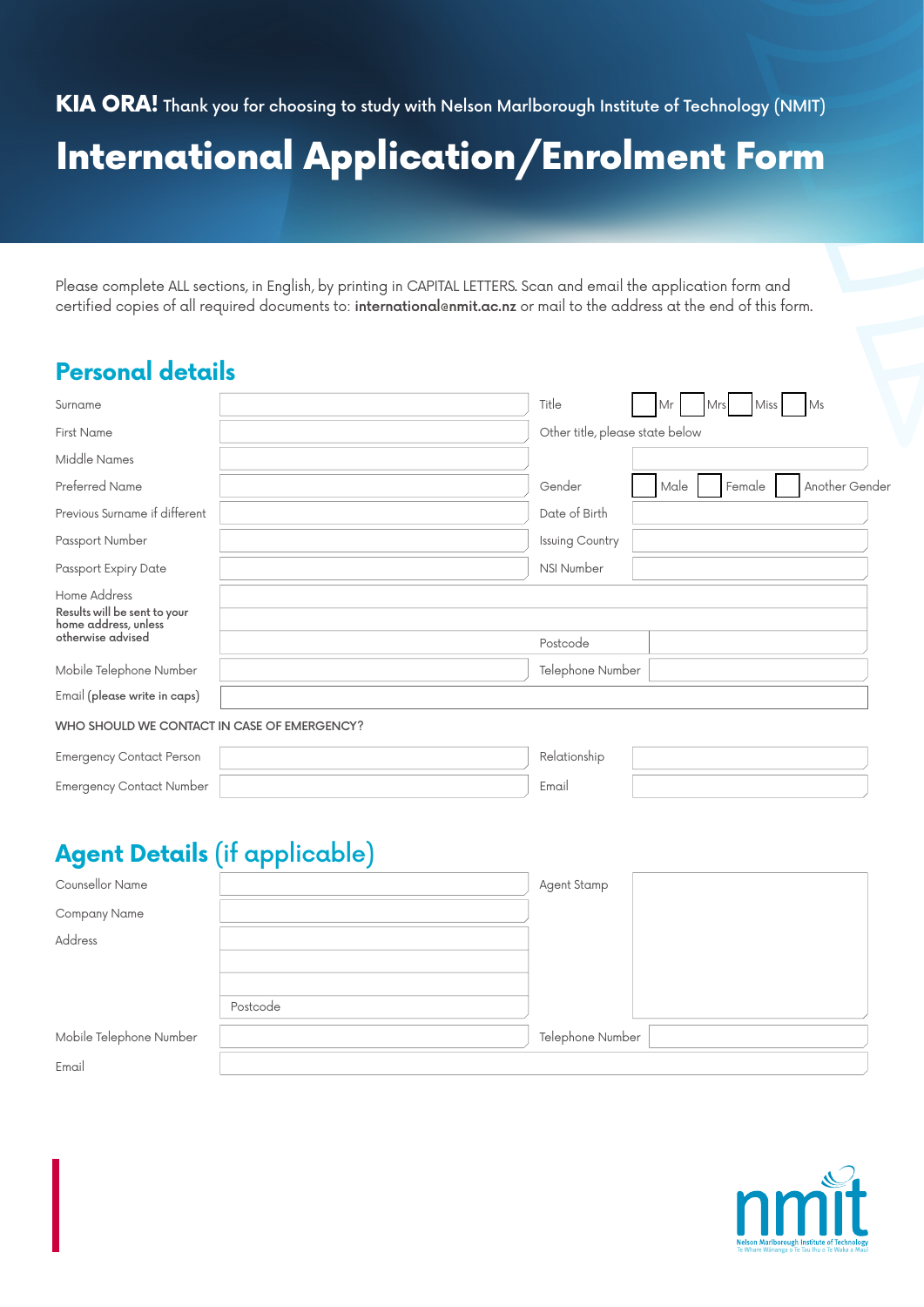## **Visa history**

Have you ever been refused a visa/permit to visit, work, study or reside in any country?

Yes No

If yes, please attach documentation.

Have you ever been deported from, or overstayed a visa in any country?

Yes No

If yes, please attach documentation.

#### **Programme of study**

I wish to study the following qualification:

| Programme Name                                                                                                      |                                               |  |  |  |  |  |
|---------------------------------------------------------------------------------------------------------------------|-----------------------------------------------|--|--|--|--|--|
| <b>Start Date</b>                                                                                                   | Month<br>Year                                 |  |  |  |  |  |
| Venue                                                                                                               | Nelson Marlborough Woodbourne Offshore Online |  |  |  |  |  |
| If applying for English Language select intake date (please refer to nmit.ac.nz for English Language intake dates): |                                               |  |  |  |  |  |
| Intake Date                                                                                                         | Number of weeks of study                      |  |  |  |  |  |

#### **Academic qualifications**

Please include certified copies of both your secondary and tertiary academic transcripts and your final award.

| Higher<br>aained<br>auglitication<br>ຼ | Level  |  |
|----------------------------------------|--------|--|
| Name ot<br>r institution.              | Counti |  |

#### ENGLISH LANGUAGE PROFICIENCY

Please include certified copies of your English Language Test Results and/or English Language qualifications.

| <b>IELTS</b> | Overall Score | Date of Assessment |
|--------------|---------------|--------------------|
| <b>TOEFL</b> | Overall Score | Date of Assessment |
| PTE          | Overall Score | Date of Assessment |
| OET          | Overall Score | Date of Assessment |

### **Learning and physical needs**

NMIT offers support to students with disabilities, health conditions and learning needs. The information you provide is confidential. Disclosure of information will not influence your acceptance on the programme.

| Do you have:                                                                         |  |     |  |    |  |  |  |  |
|--------------------------------------------------------------------------------------|--|-----|--|----|--|--|--|--|
| any physical health condition? (e.g. allergies, epilepsy, asthma)                    |  | Yes |  | No |  |  |  |  |
| any mental health condition? (e.g. anxiety, depression, brain injury)                |  | Yes |  | No |  |  |  |  |
| any reading, writing, concentration, or sensory needs? (e.g. dyslexia, autism, ADHD) |  | Yes |  | No |  |  |  |  |
| any physical disability? (e.g. mobility, visual or hearing impairments)              |  | Yes |  | No |  |  |  |  |
| any need for assistance during an emergency evacuation?                              |  | Yes |  | No |  |  |  |  |
| What specific conditions do you have?                                                |  |     |  |    |  |  |  |  |
|                                                                                      |  |     |  |    |  |  |  |  |
| What support do you want?                                                            |  |     |  |    |  |  |  |  |
|                                                                                      |  |     |  |    |  |  |  |  |

Do you want NMIT support staff to contact you to discuss support options? Yes No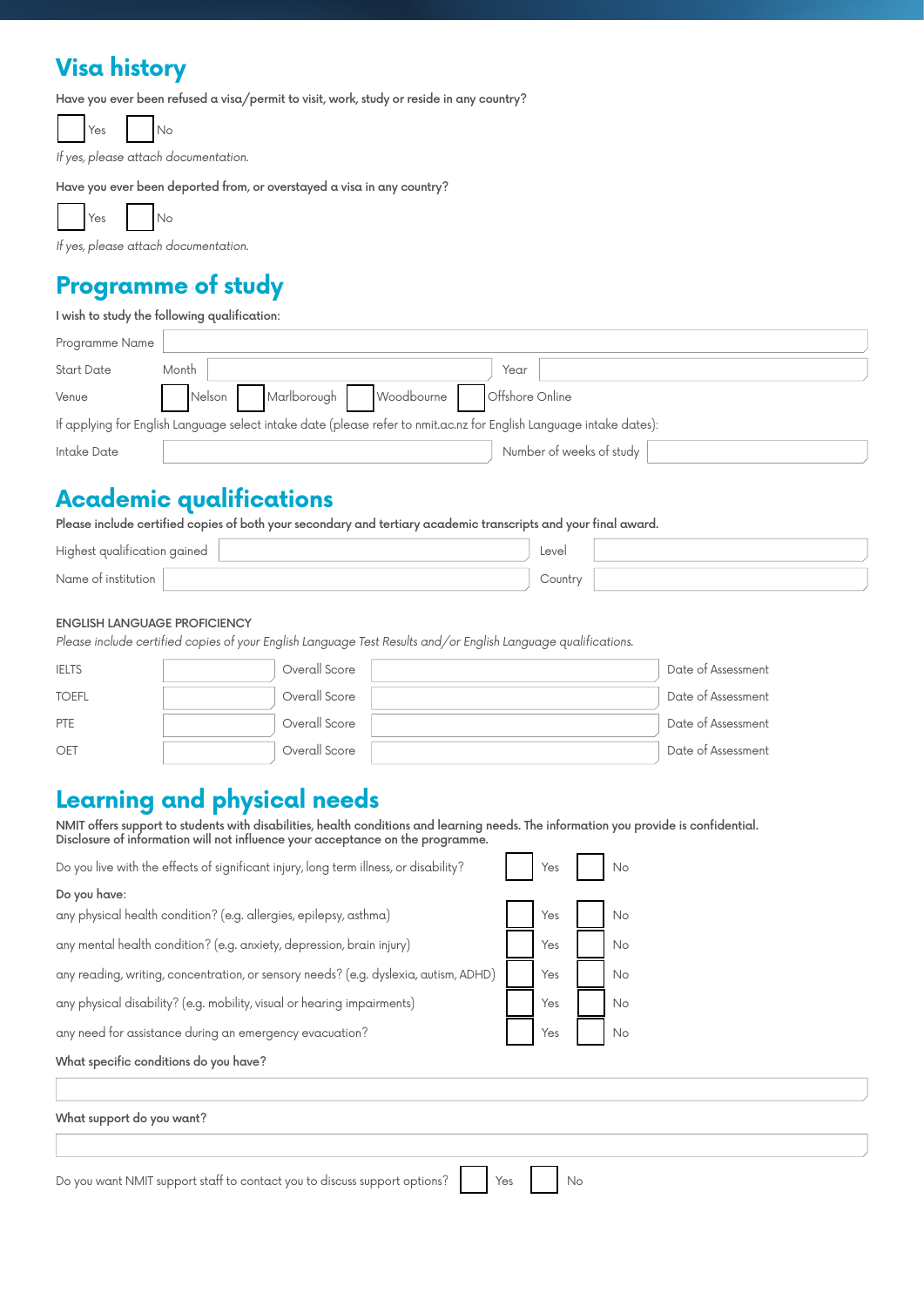# **Medical and travel insurance**

The New Zealand Ministry of Education, through the Code of Practice for the Pastoral Care of International Students, requires that all International Students must have appropriate medical and travel insurance for the duration of their planned study in New Zealand. For more information please visit minedu.govt.nz.

NMIT will automatically arrange insurance coverage for all students. Students can choose their own insurance company, however it must comply with the minimum standards required by the Code of Practice for the Pastoral Care of International students. If you arrange your own insurance cover, you must supply your Certificate of Insurance and Schedule of Cover, in English, to the Information and Enrolment Centre. Once the insurance policy is evaluated and confirmed as meeting the minimum standards required by the Code of Practice for Pastoral Care the policy taken out by NMIT on behalf of the student will be cancelled with the fees refunded to the student. Please be aware that if you do not provide a satisfactory insurance policy, you will be required to take out a default policy prior to commencing the study programme.

NMIT has arrangements with Marsh Ltd (in association with Vero) a New Zealand based provider who has specific policies for International Students. The policy is called Studentsafe. More information about Studentsafe can be found by following this link on the NMIT website at nmit.ac.nz/international/ helpfuladvice. Once we receive payment of the insurance fee, your insurance will be arranged. The commencement date of your policy will be set to the date you depart for New Zealand.

| I would like NMIT's insurance c<br>cover |  | es |  | $N_{\ell}$ |  |  | $\sim$ |  |  |  | unii |
|------------------------------------------|--|----|--|------------|--|--|--------|--|--|--|------|
|------------------------------------------|--|----|--|------------|--|--|--------|--|--|--|------|

### **Declaration**

٦

The Nelson Marlborough Institute of Technology (NMIT) has agreed to observe and be bound by the Code of Practice for the Pastoral Care of International Students published by the New Zealand Ministry of Education. Copies of the code are available by request from NMIT or from the New Zealand Ministry of Education website at minedu.govt.nz.

| agree that it the International Student Advisor has concerns regarding my weltare, satety or behaviour, atter discussing them with me they can<br>contact my parents, guardians or educational agent to discuss appropriate courses of action.                                           |
|------------------------------------------------------------------------------------------------------------------------------------------------------------------------------------------------------------------------------------------------------------------------------------------|
| agree to abide by the conditions described above, and I consent to the disclosure of personal information as described above.                                                                                                                                                            |
| I understand that if I have supplied false information or do not comply with the rules and regulations of NMIT, my Offer of Place may be cancelled.                                                                                                                                      |
| I have read and understood the International Student Fees, Charges and Refunds conditions in the International Prospectus.                                                                                                                                                               |
| I have read and understood the above and I confirm that to the best of my knowledge all the information supplied on, and with, this application form<br>is true and correct.                                                                                                             |
| I understand that occasionally we have to cancel or move a start date for a programme or course due to insufficient enrolments. If this happens we<br>will contact you and do our best to accommodate your needs. This may be to move you to a future start date or to provide a refund. |
| (print name) confirm I have read and completed this form myself.                                                                                                                                                                                                                         |
| Signature<br>Date<br>Parent or guardian's signature if applicant is under 18 years of age:                                                                                                                                                                                               |
| Signature<br>Date                                                                                                                                                                                                                                                                        |
|                                                                                                                                                                                                                                                                                          |